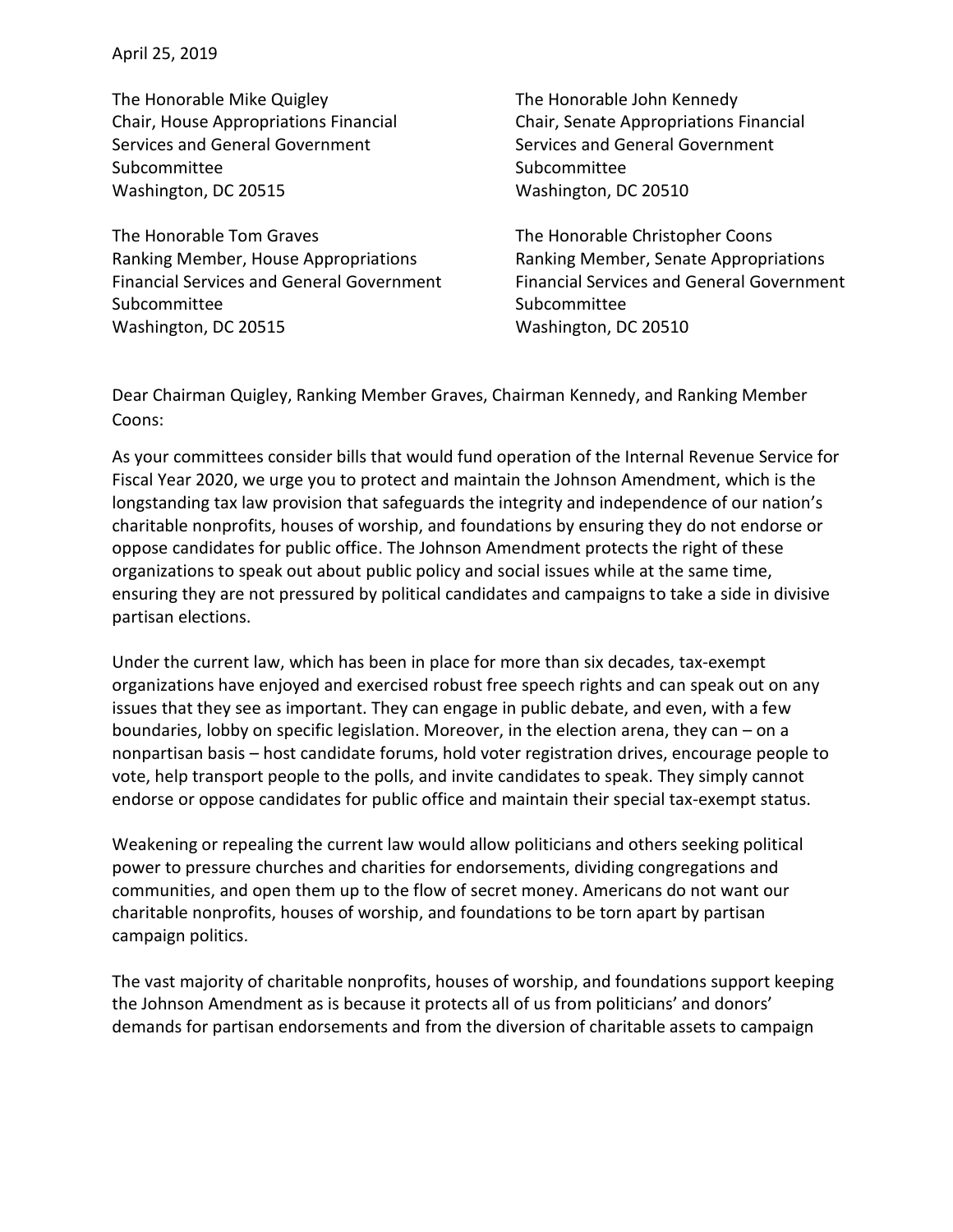coffers. Indeed, opposition to the repeal or weakening of the Johnson Amendment is overwhelming: 106 religious and denominational organizations, $1$  more than 5,800 charitable nonprofit organizations,<sup>2</sup> more than 4,600 faith leaders,<sup>3</sup> and state charities officials<sup>4</sup> have all written to Congress to urge it to protect the Johnson Amendment.

Despite Americans' strong support for the law, $5$  we have seen repeated attempts in the previous Congress to undermine the Johnson Amendment. In addition to standalone legislation introduced to fully repeal or severely weaken the Johnson Amendment, provisions to weaken the Johnson Amendment have been included in House versions of appropriations bills and tax packages. Yet, repealing the Johnson Amendment is not just bad policy; it would also come at a high cost to the American taxpayer. In fact, the Joint Committee on Taxation concluded that weakening the Johnson Amendment would cost the government \$7.7 billion over ten years as donors shift their donations from political organizations to tax-exempt organizations.<sup>6</sup>

As a the appropriations process begins, we urge you to uphold the Johnson Amendment and reject legislation that would compromise the integrity of our nation's houses of worship and other charitable nonprofits.

Sincerely,

## ACCSES

 $\overline{\phantom{a}}$ 

African American Ministers In Action African Methodist Episcopal Zion Church Alliance of Baptists Alliance of Information and Referral Systems (AIRS) American Alliance of Museums American Association of University Women (AAUW) American Atheists American Baptist Churches, USA American Baptist Home Mission Societies American Conference of Cantors American Council on Education

<sup>2</sup> Nonprofit Community Letter [in Support of Nonpartisanship](https://www.givevoice.org/sites/default/files/community-letter-in-support-of-nonpartisanship-5-12-update.pdf) (last updated October 1, 2018).

5 *See, e.g*.*, [Overwhelming Bi-Partisan Majority Opposes Allowing Churches, Other Nonprofits, to Engage in Political](http://www.publicconsultation.org/united-states/overwhelming-bi-partisan-majority-opposes-allowing-churches-other-nonprofits-to-engage-in-political-activity/)  [Activity](http://www.publicconsultation.org/united-states/overwhelming-bi-partisan-majority-opposes-allowing-churches-other-nonprofits-to-engage-in-political-activity/)*, Univ. of Maryland, Program for Pub. Consultation (Nov. 28, 2017) (79% of Americans oppose repealing the Johnson Amendment, including 88% of Democrats, 78% of Independents, and 71% of Republicans.); *[Poll:](http://independentsector.org/resource/poll-americans-support-keeping-amendment/)  [Americans Support the Johnson Amendment,](http://independentsector.org/resource/poll-americans-support-keeping-amendment/)* Indep. Sector (Mar. 30, 2017) (72% of Americans support the Johnson

Amendment, including 66% of Trump voters, 78% of Clinton voters, and 77% of independent voters.); *[Public](https://static1.squarespace.com/static/568e979c40667a5cc6a4eaf1/t/59667650c534a57b1fe12f48/1499887184889/PRRI+poll.pdf)* 

*[Attitudes on the Johnson Amendment,](https://static1.squarespace.com/static/568e979c40667a5cc6a4eaf1/t/59667650c534a57b1fe12f48/1499887184889/PRRI+poll.pdf)* PRRI (July 11, 2017) (71% of Americans oppose allowing churches and places of worship to endorse political candidates while retaining their tax-exempt status.).

<sup>&</sup>lt;sup>1</sup> [Letter to Congress from 106 Religious and Denominational Organizations](https://static1.squarespace.com/static/568e979c40667a5cc6a4eaf1/t/5b05bdf7575d1f67cf96cb6e/1527102968178/Faith+Org+Letter+106+signers.pdf) (last updated Nov. 13, 2017).

<sup>&</sup>lt;sup>3</sup> [Letter to Congress from Faith Voices in Support of Keeping Houses of Worship Nonpartisan](https://static1.squarespace.com/static/568e979c40667a5cc6a4eaf1/t/5b19a0f403ce64a767c700f0/1528406261516/June+2018+FV+Letter+with+Signers.pdf) (last updated June 7, 2018).

<sup>&</sup>lt;sup>4</sup> [Letter to Congress from the National Association of State Charities Officials](https://www.givevoice.org/sites/default/files/NASCO%20Letter%20to%20Congressional%20Leaders%20re%20Johnson%20Amendment%208.23.2017.pdf) (Aug. 23, 2017).

<sup>6</sup>[Estimated Budget Effects Of The Revenue Provisions Contained In The House Amendment To The Senate](https://www.jct.gov/publications.html?func=startdown&id=5150)  [Amendment To H.R. 88, \(Rules Committee Print 115-87\) Scheduled For Consideration By The House Committee On](https://www.jct.gov/publications.html?func=startdown&id=5150)  [Rules On December 19, 2018,](https://www.jct.gov/publications.html?func=startdown&id=5150) Joint Comm. on Taxation (Dec. 19, 2018).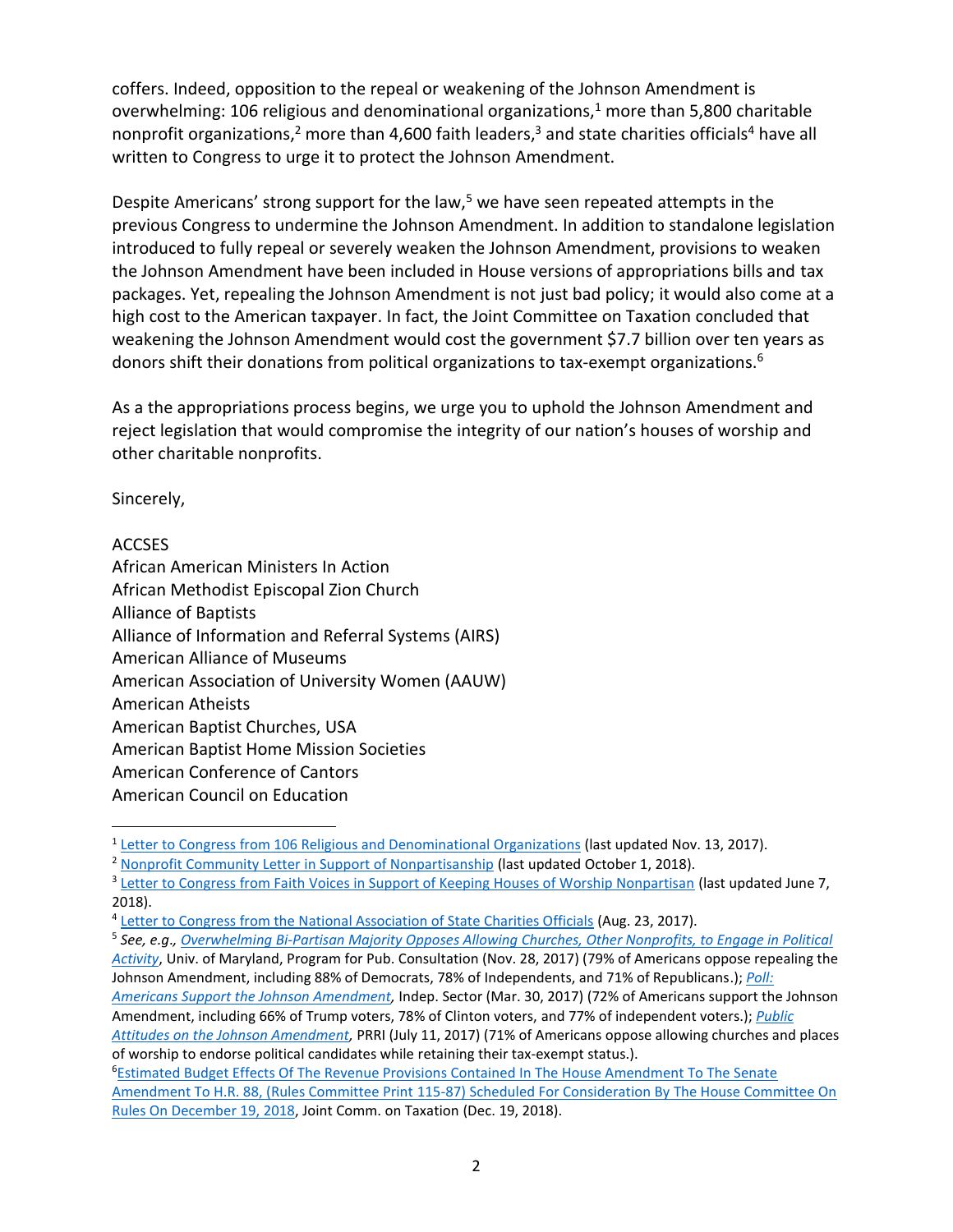American Family Voices

- American Humanist Association
- American Jewish Committee (AJC)
- American Society of Association Executives
- Americans for the Arts
- Americans for the Arts Action Fund
- Americans United for Separation of Church and State
- Anti-Defamation League
- Association of Welcoming & Affirming Baptists
- Autistic Self Advocacy Network
- Autistic Women & Nonbinary Network
- Baptist Center for Ethics
- Baptist Joint Committee for Religious Liberty
- Baptist Women in Ministry
- Bend the Arc: Jewish Action
- B'nai B'rith International
- BoardSource
- BPFNA ~ Bautistas por la Paz
- Bright Lines Project
- Campaign for Accountability
- Campaign Legal Center
- Catholics for Choice
- Center for American Progress
- Center for Inquiry
- CenterLink: The Community of LGBT Centers
- Central Conference of American Rabbis
- Citizens for Responsibility and Ethics in Washington
- Common Cause
- Congregation of Our Lady of Charity of the Good Shepherd, US Provinces
- Cooperative Baptist Fellowship
- Corporate Accountability
- Council on Foundations
- Dance/USA
- Democracy 21
- DignityUSA
- Disciples Center for Public Witness
- Disciples Justice Action Network
- Easterseals
- End Citizens United
- Equal Partners in Faith
- Evangelical Lutheran Church in America
- Faith in Public Life
- Feeding America
- Forum for Youth Investment
- Franciscan Action Network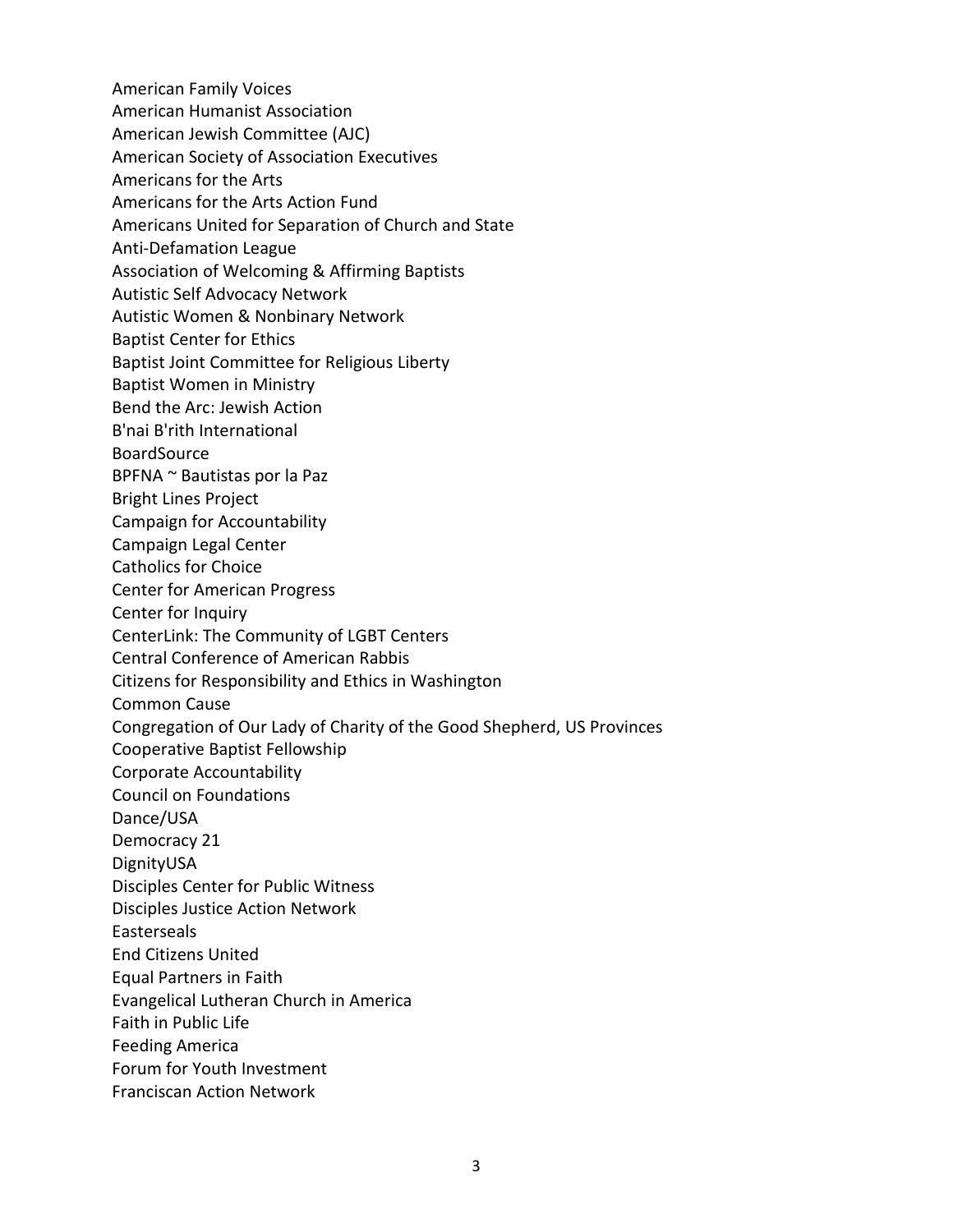Freedom From Religion Foundation Friends Committee on National Legislation Girl Scouts of the USA Girls Inc. Goodwill Industries International Habitat for Humanity International Hadassah, The Women's Zionist Organization of America, Inc. Impact Fund Independent Sector Interfaith Alliance International Society for Krishna Consciousness (ISKCON) Islamic Networks Group (ING) Jewish Council for Public Affairs Jewish Federations of North America Land Trust Alliance League of American Orchestras League of Women Voters of the United States MADRE Meals on Wheels America Medical Students for Choice Men of Reform Judaism MENTOR: The National Mentoring Partnership Methodist Federation for Social Action Mommieactivist and Sons Moravian Church in America MOVI, Money Out Voters In Muslim Public Affairs Council Muslims for Progressive Values National Advocacy Center of the Sisters of the Good Shepherd National Association of Independent Schools National Center for Lesbian Rights National Center for Parent Leadership, Advocacy, & Community Empowerment (National PLACE) National Center for Transgender Equality National Council of Churches National Council of Jewish Women National Council of Nonprofits National Down Syndrome Congress National Employment Law Project National Human Services Assembly National LGBTQ Task Force Action Fund National Women's Law Center NETWORK Lobby for Catholic Social Justice New Baptist Covenant New Ways Ministry